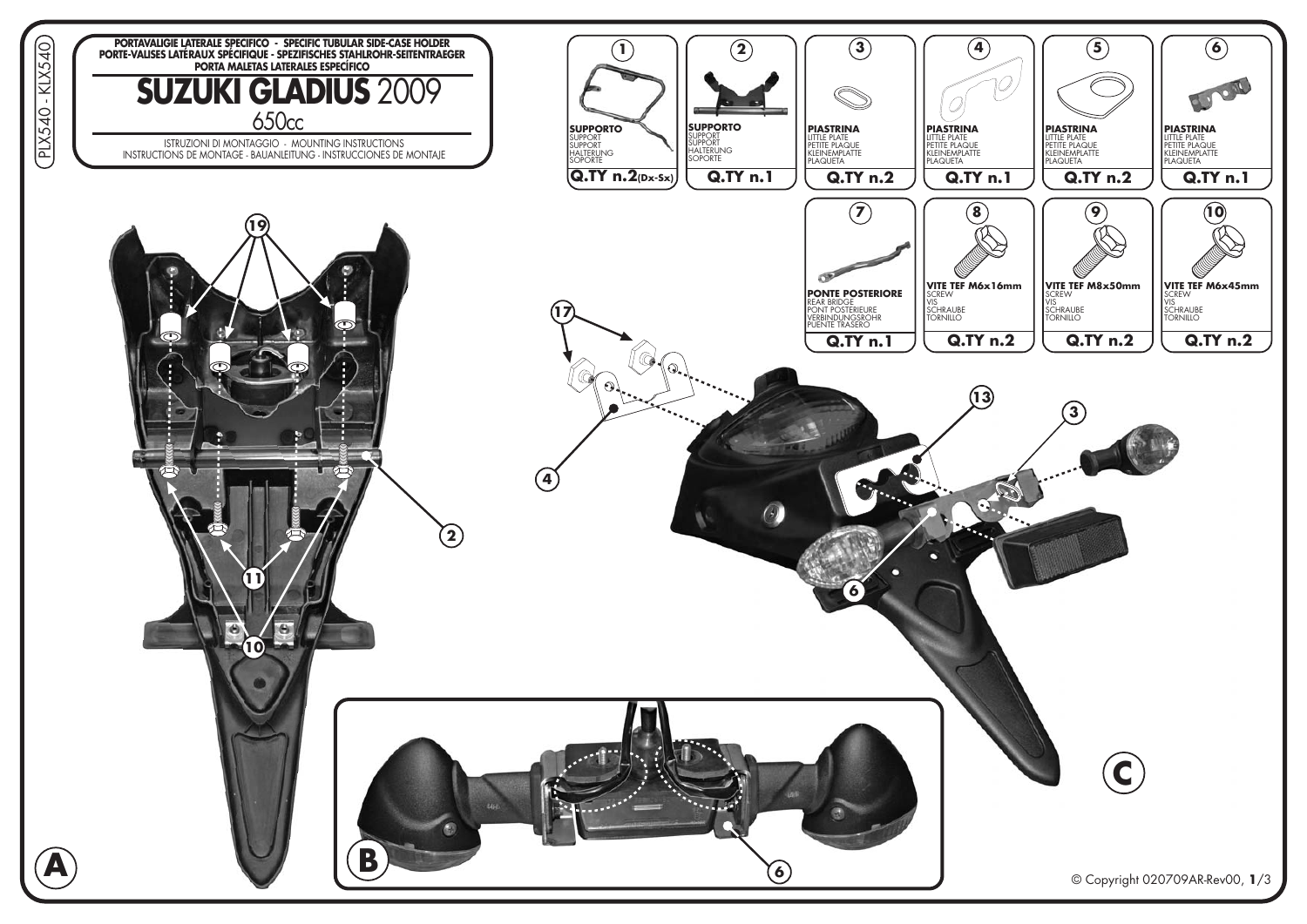

ISTRUZIONI DI MONTAGGIO - MOUNTING INSTRUCTIONS<br>INSTRUCTIONS DE MONTAGE - BAUANLEITUNG - INSTRUCCIONES DE MONTAJE